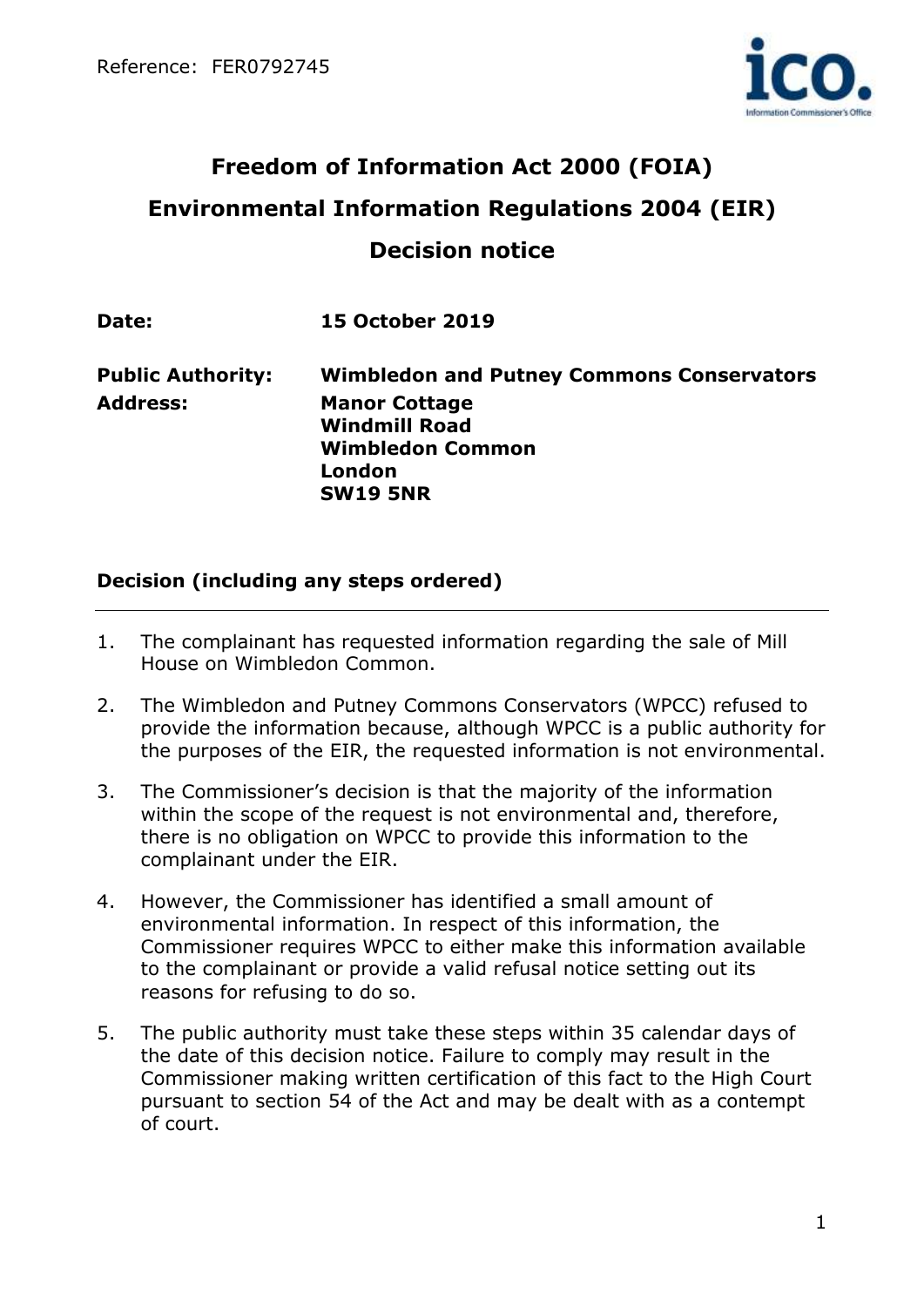

#### **Request and response**

6. On 3 September 2018, the complainant wrote to WPCC and requested information in the following terms:

*"I wish to make a request under FOI/EIR in respect of the sale of the freehold of Mill House in 2006.*

*You will be aware that WPCC sold the freehold for some £2.5m, which was immediately sold to a BVI Nominee for £6.1m.* 

*The charity received advice in respect of the value of their freehold during the transaction. I require you to provide;* 

- *1. Copies of all "Qualified Surveyors Reports" and/or "valuations" and/or "valuation advice" (whether in formal reports or otherwise) procured by the WPCC at the time of the sale.*
- *2. Copies of all other professional advice received at the time for the sale, (ie from Counsel or solicitors etc acting for the WPCC)*
- *3. Copies of all other information which is held in respect of the sale (ie correspondence between management/trustees/advisors/insurers and so on)*

*To facilitate the WPCC in dealing with the request I am prepared to "receive" access by viewing the information at WPCC offices, thus avoiding administrative time".* 

- 7. On 27 September 2018, WPCC provided its response. WPCC confirmed that it was not a public authority for the purposes of the Freedom of Information Act. It explained that it had reviewed the requested information and it was of the view that it did not fall within the definition of environmental information as defined under regulation 2(1) of the EIR.
- 8. WPCC explained that the enfranchisement of Mill House was a complex matter that was resolved by the Conservators in August 2006. WPCC further explained that, in the spirit of openness and transparency, its Board had prepared and published a detailed chronology relating to the enfranchisement of Mill House beginning in 1934.
- 9. On 29 September 2018, the complainant wrote to WPCC and requested an internal review of its decision. He considered that there is no reason why a charity would wish to deny a levy payer access to the legally required Qualified Surveyors Reports. The complainant raised the issue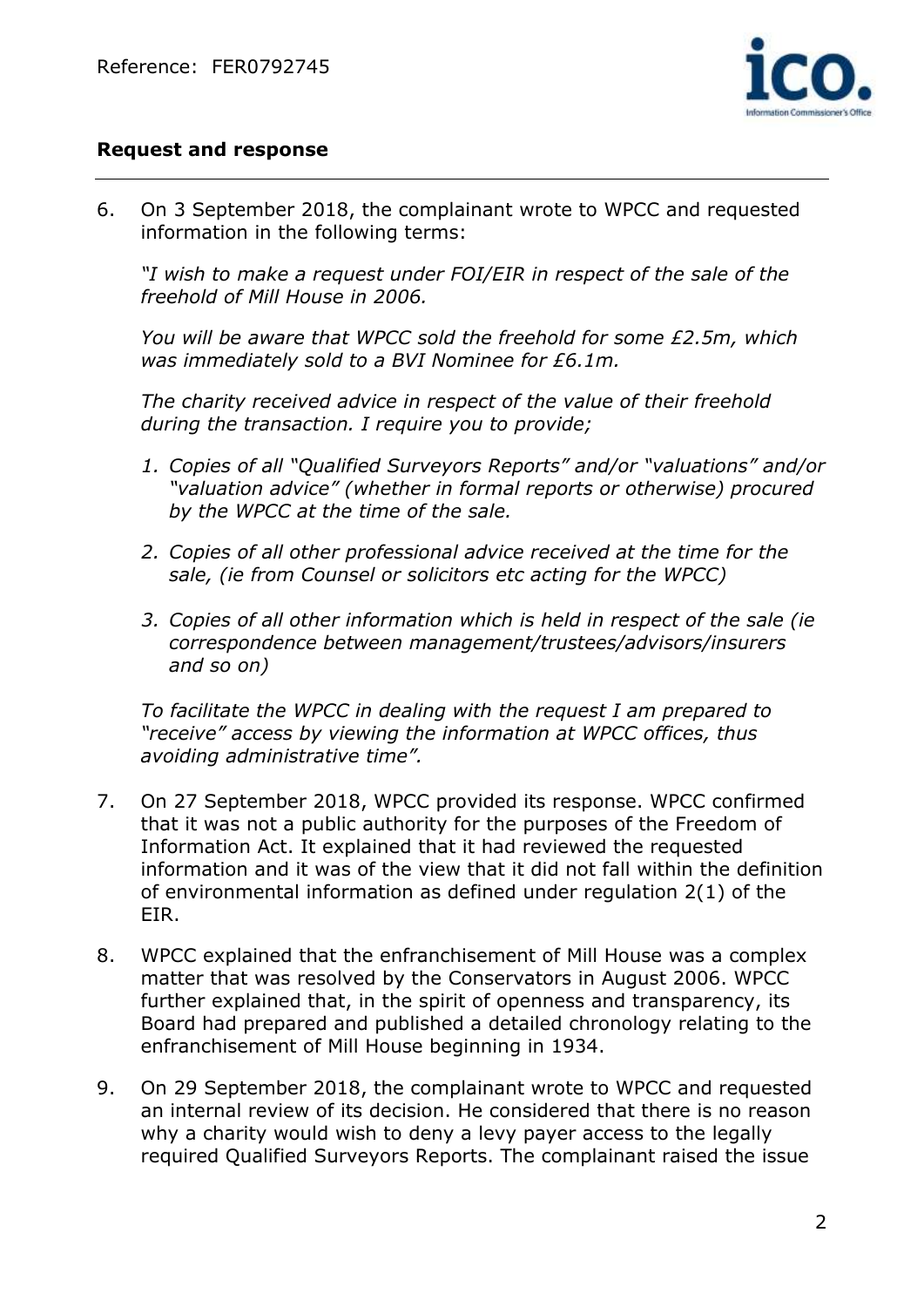

of the apparent increase in value following the purchase of the house from WPCC.

- 10. The complainant confirmed that he would pursue this matter with the Commissioner.
- 11. On 2 October 2018, WPCC confirmed to the complainant that, as he had referred the matter to the Commissioner, it would take no further action until directed to do so by the Commissioner.

#### **Background**

- 12. Wimbledon and Putney Commons is a charity managed by WPCC. It was established under "The Wimbledon and Putney Common Act 1871<sup>1</sup>" (the 1871 Act). The Commons comprise some 1140 acres across Wimbledon Common, Putney Heath and Putney Lower Common.
- 13. Under the 1871 Act, it is the duty of the Conservators (five elected and three appointed) to keep the Commons open, unenclosed, unbuilt on and their natural aspect preserved.
- 14. Wimbledon and Putney Commons is largely funded by a levy on local residents which is administered through the Council Tax collected by three Councils, namely Wandsworth, Merton and Kingston.
- 15. In August 2006, the property known as Mill House was sold to a private individual following a legal action by WPCC to prevent its sale. WPCC's chronology of this matter is published on its website<sup>2</sup>.

# **Scope of the case**

 $\overline{a}$ 

16. The complainant contacted the Commissioner on 9 October 2018 to complain about the handling of his request for information. Specifically, he disputed WPCC's position that the requested information is not environmental and asserted that WPCC should disclose the information under the EIR.

<sup>1</sup> https://www.wpcc.org.uk/downloads/publications/1871-act-amended2.pdf

<sup>2</sup> https://www.wpcc.org.uk/downloads/wpcc-chronology-on-mill-house---september-2018 website.pdf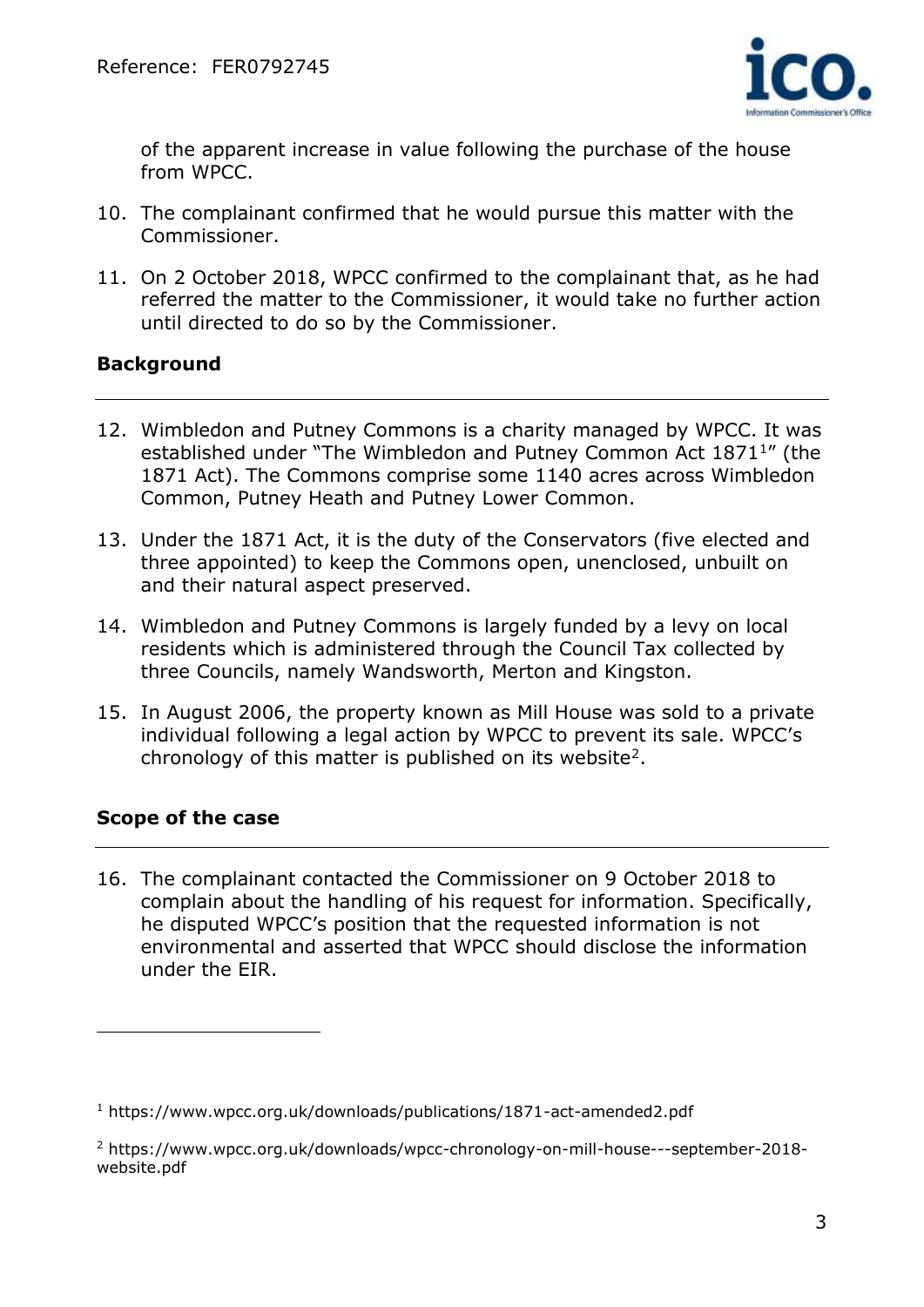

- 17. WPCC has maintained its position that the requested information is not environmental but has acknowledged that it is a public authority for the purposes of the EIR as previously decided by the Commissioner in decision notice FER0674590<sup>3</sup>.
- 18. The Commissioner therefore considers that the scope of this investigation is to determine whether the requested information is environmental as defined in regulation 2(1) of the EIR and therefore whether WPCC is obliged to handle the request under the EIR.

#### **Reasons for decision**

19. Regulation 2(1) of the EIR defines environmental information as:

*"…any information in written, visual, aural, electronic or any other material form on—*

*(a) the state of the elements of the environment, such as air and atmosphere, water, soil, land, landscape and natural sites including wetlands, coastal and marine areas, biological diversity and its components, including genetically modified organisms, and the interaction among these elements;* 

*(b) factors, such as substances, energy, noise, radiation or waste, including radioactive waste, emissions, discharges and other releases into the environment, affecting or likely to affect the elements of the environment referred to in (a);* 

*(c) measures (including administrative measures), such as policies, legislation, plans, programmes, environmental agreements, and activities affecting or likely to affect the elements and factors referred to in (a) and (b) as well as measures or activities designed to protect those elements;* 

*(d) reports on the implementation of environmental legislation;* 

*(e) cost-benefit and other economic analyses and assumptions used within the framework of the measures and activities referred to in (c); and* 

<sup>3</sup> https://ico.org.uk/media/action-weve-taken/decisionnotices/2017/2172708/fer0674590.pdf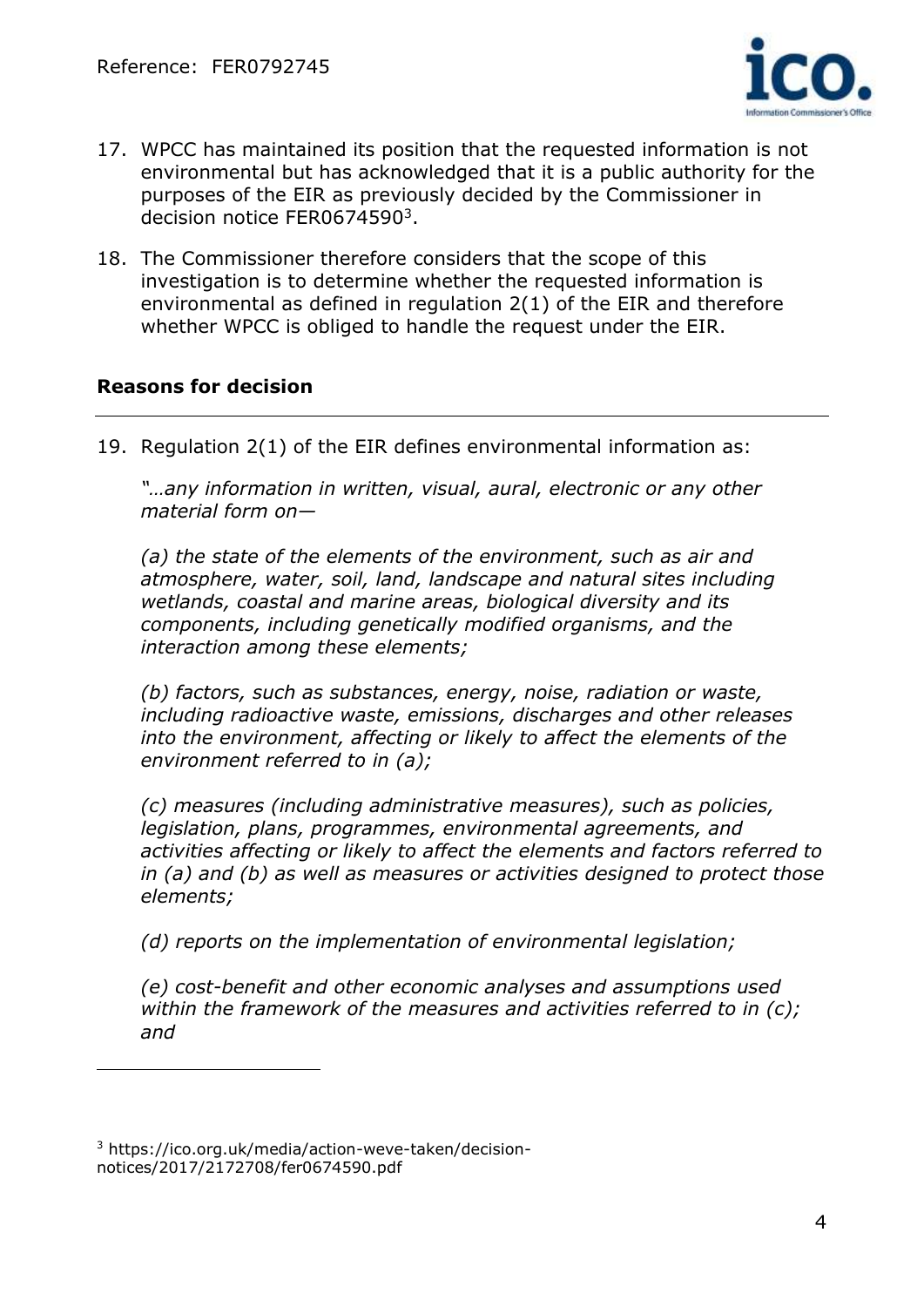

*(f) the state of human health and safety, including the contamination of the food chain, where relevant, conditions of human life, cultural sites and built structures inasmuch as they are or may be affected by the state of the elements of the environment referred to in (a) or, through those elements, by any of the matters referred to in (b) and (c);*

- 20. It is important to ensure that requests for information are handled under the correct access regime. This is particularly important when, as in this case, the public authority is refusing to comply with the request.
- 21. The Commissioner recognises that it can sometimes be difficult to identify environmental information and has published guidance<sup>4</sup> to assist public authorities and requesters. The Commissioner's well-established view is that public authorities should adopt a broad interpretation of environmental information, in line with the purpose expressed in the first recital of the Council Directive 2003/4/EC<sup>5</sup> which the EIR enact.
- 22. This Directive, in turn, gives effect to the internal obligations of the 1998 UN/ECE Convention on Access to Information, Public Participation in Decision Making and Access to Justice in Environmental matters (the Aarhus Convention).
- 23. Recitals to the Aarhus Convention include:

*"citizens must have access to information, be entitled to participate in decision-making and have access to justice in environmental matters…"*

*"improved access to information and public participation in decisionmaking enhance the quality and implementation of decisions, contribute to public awareness of environmental issues, give the public the opportunity to express its concerns and enable public authorities to take due account of such concerns."*

24. The recitals to the Directive explain its purpose, including in the first recital:

*"Increased public access to environmental information and the dissemination of such matters, a free exchange of views, more effective* 

<sup>4</sup> https://ico.org.uk/media/for-

organisations/documents/1146/eir\_what\_is\_environmental\_information.pdf

<sup>5</sup> <https://eur-lex.europa.eu/legal-content/EN/TXT/?uri=celex:32003L0004>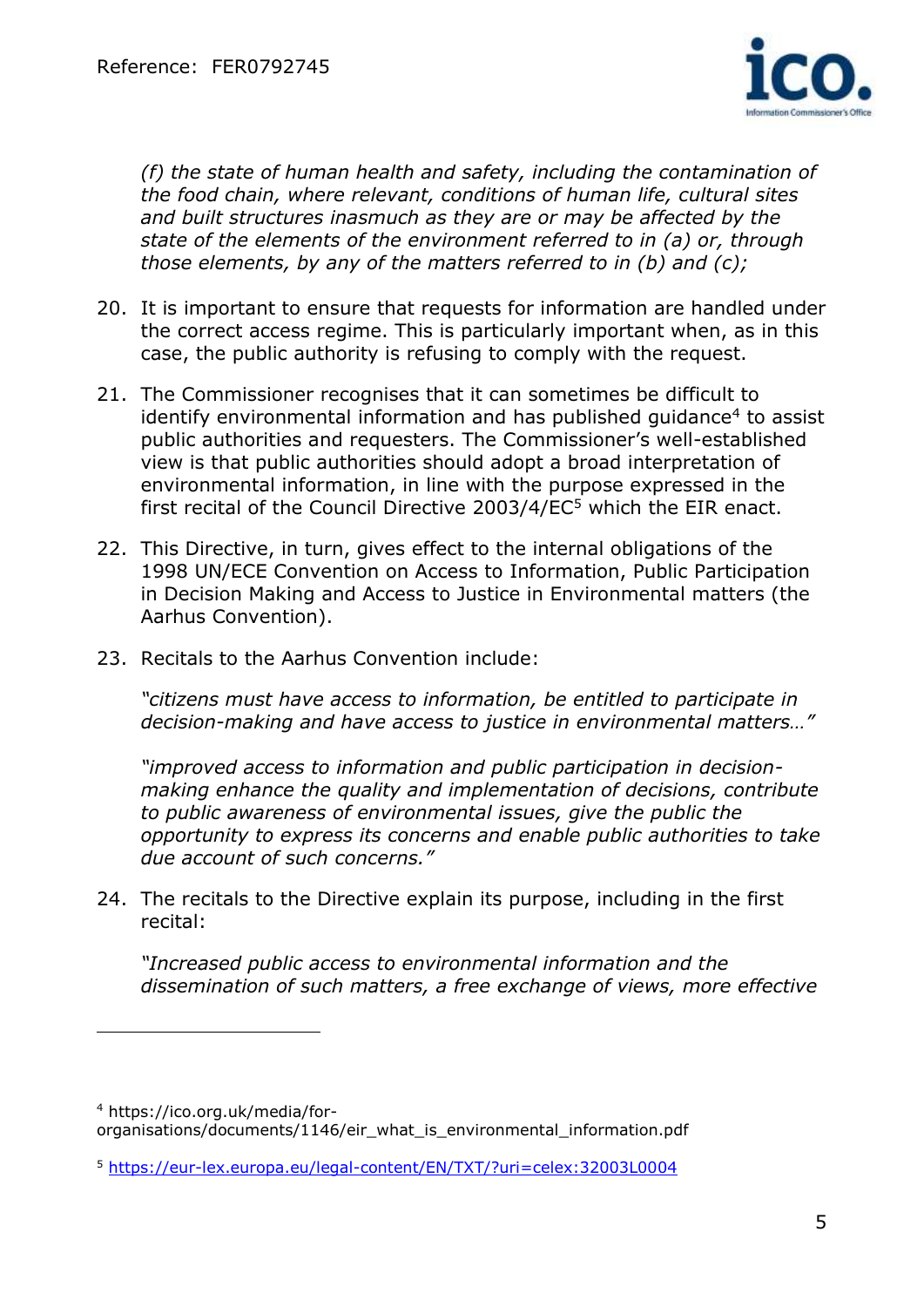

*participation by the public in environmental decision making and, eventually, to a better environment."*

- 25. In *Department for Business, Energy and Industrial Strategy v Information Commissioner and Henney [2017] EWCA Civ 844*  ("Henney")<sup>6</sup> , the Court of Appeal set out two principles to be considered when interpreting the definition of environmental information in article 2(1) of the directive and regulations 2(1) of the EIR.
- 26. The Court of Appeal set out that the EIR must be interpreted as far as possible in accordance with the original Directive and the Aarhus Convention and drew attention to the recitals set out at paragraph 23 of this notice.
- 27. The Court of Appeal also confirmed that although the term *"environmental information"* must be construed broadly, there are limits to this broad approach. Essentially, information which has only minimal connection with the environment is not environmental information.
- 28. The Court of Appeal set out the differences between the definition of information under the Act and the definition of environmental information under the EIR. Under the Act, the definition of information is focussed on the information itself, however, in regulation 2(1)(c) of the EIR the relevant measure can also be the focus. The Court of Appeal states at paragraph 37:

*"It is therefore first necessary to identify the relevant measure. Information is "on" a measure if it is about, relates to or concerns the measure in question."*

29. The Court of Appeal also stated at paragraph 43:

*"It follows that identifying the measure that the disputed information is "on" may require consideration of the wider context, and is not strictly limited to the precise issues with which the information is concerned. It may be relevant to consider the purpose for which the information was produced, how important the information is to the purpose, how it is to be used, and whether access to it would enable the public to be informed about, or to participate in, decision-making in a better way. None of these matters may be apparent on the face of the information* 

<sup>6</sup> http://www.bailii.org/ew/cases/EWCA/Civ/2017/844.html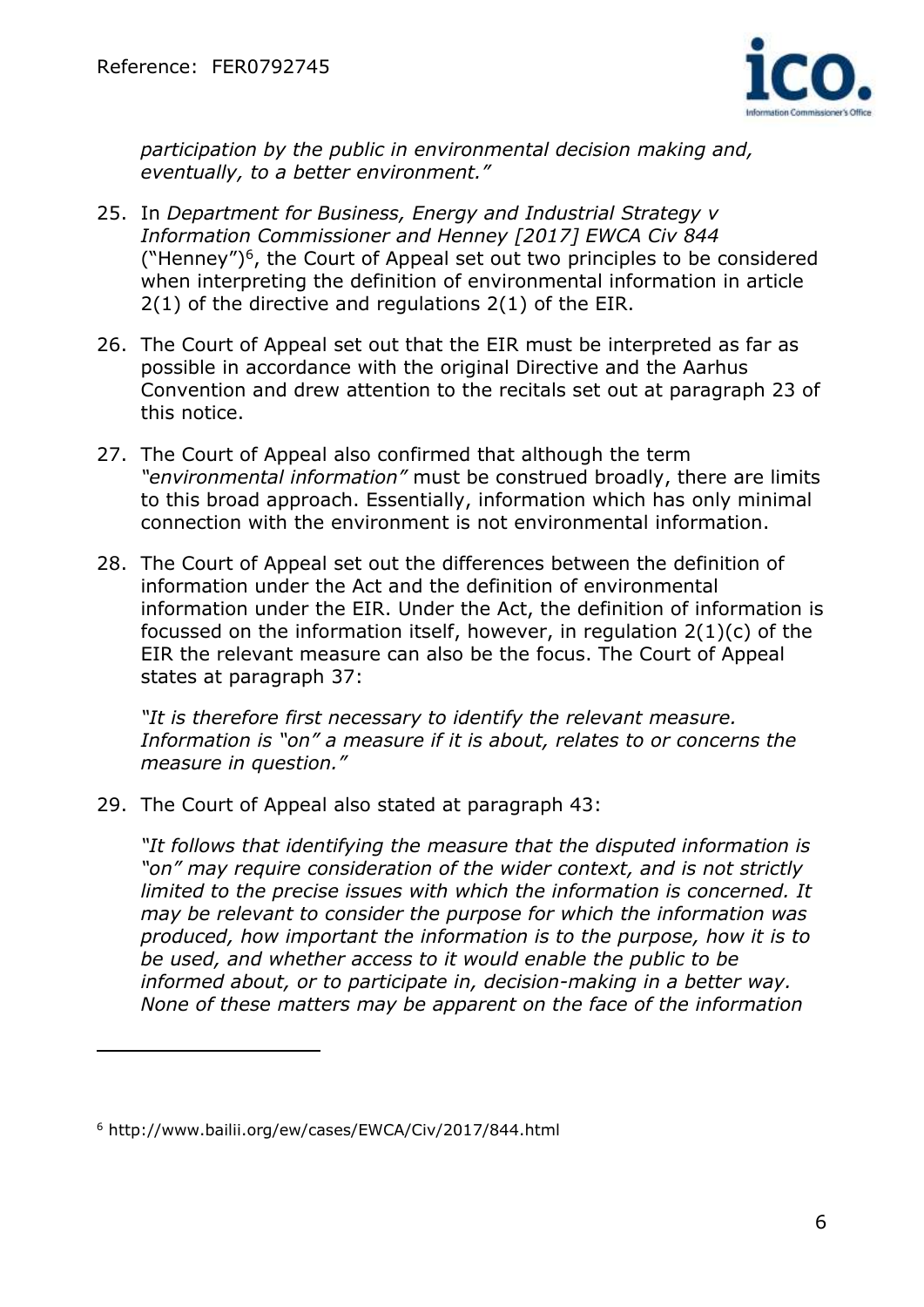

*itself. It was not in dispute that when identifying the measure, a tribunal should apply the definition of the EIR purposively, bearing in mind the modern approach to the interpretation of legislation, and particularly to international and European measures such as the Aarhus Convention and the Directive. It is then necessary to consider whether the measure so identified has the requisite environmental impact for the purposes of regulation 2(1)."*

- 30. The Court of Appeal agreed with the prior Upper Tribunal decision that concluded that a project having some form of environmental impact does not automatically make all information concerned with the project environmental. However, the Court of Appeal went on to confirm that it was not necessary that *"the information itself be intrinsically environmental"*.
- 31. It is generally necessary to inspect the requested information in order to ascertain whether or not it is environmental information. WPCC has provided the Commissioner with the withheld information and a detailed submission regarding why it considers the information is not environmental and therefore does not fall to be considered under the EIR.

# **WPCC's position**

- 32. WPCC considers that there is no question of the requested information falling within subparagraphs (a), (b) or (d) of the definition set out at regulation 2(1) of the EIR.
- 33. WPCC considers that it could be argued that the information falls within subparagraph (c) as the sale could be considered a measure, or within subparagraph (e) as the property valuation regarding the transaction could be considered to be an economic analysis, or within subparagraph (f) which refers to the state of built structures.
- 34. WPCC's view, however, is that the forced sale of Mill House did not in any way, either directly or indirectly, affect the state of the environment and consequently WPCC believes that the information does not fall within any of the subparagraphs of the definition.
- 35. WPCC considers its view is substantiated by the finding in Kingston County Court regarding the sale of Mill House. In Her Honour Judge Williams' judgement, dated 4 November 2014, she confirmed her view that the sale of Mill House would not make any significant difference to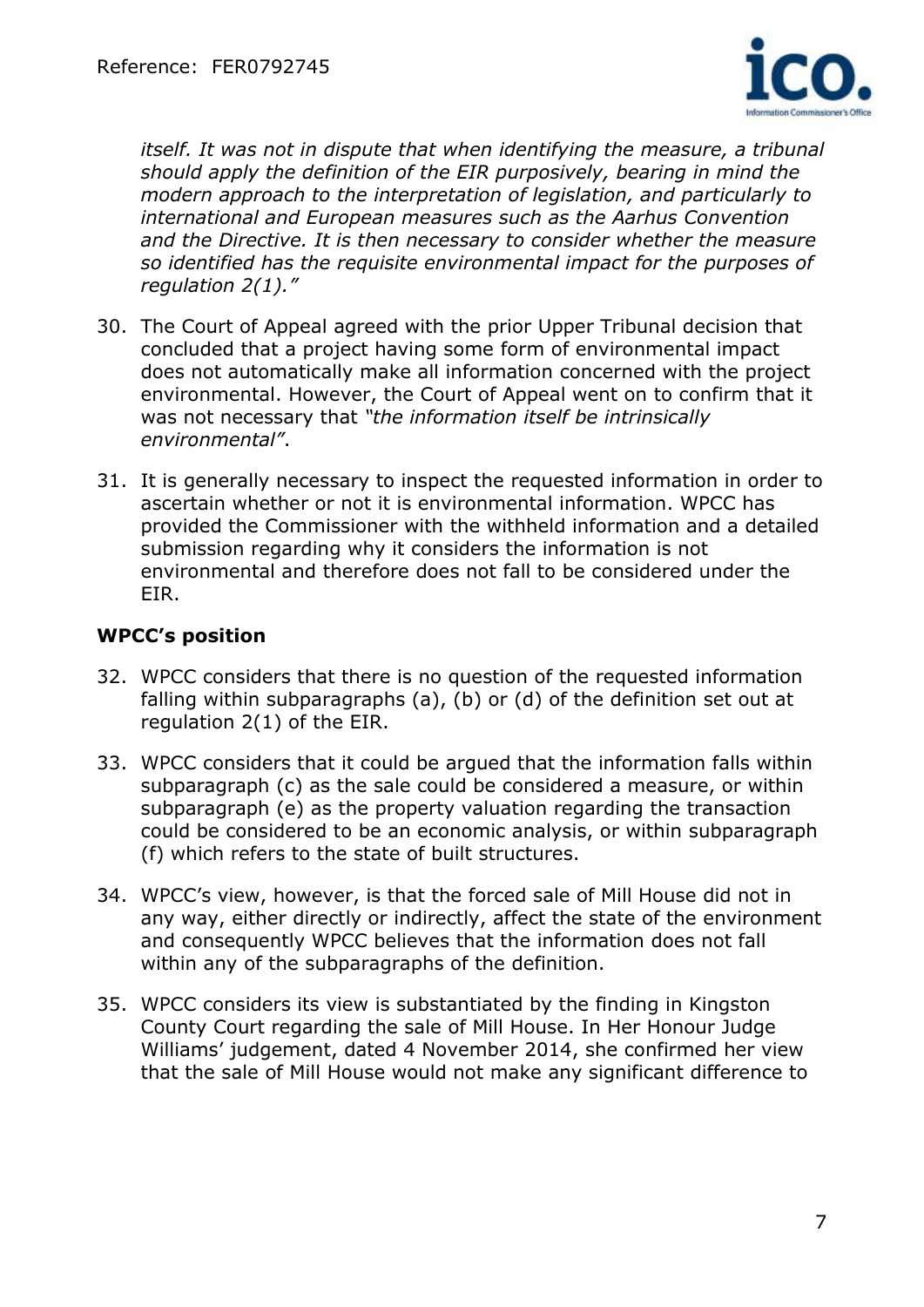$\overline{a}$ 



the operation and control of the Commons or that the users of the Commons would be affected, as set out below:

*"From the long title of the 1967<sup>7</sup> Act it is clear that parliament intended to pass an expropriatory statute which necessarily must interfere with the rights of land owners. This was in order to give people in the position of the claimant the right to acquire the freehold in certain circumstances. That was not anticipated in 1871. The necessary conditions are met by the claimant. It is not my view this will make any significant difference to the operation and control of the Commons by the defendants, in that the Mill House will continue to be fenced off and be in private use, but instead of returning to the exclusive ownership of the defendants in 2021, the property will remain in private hands. I do not believe the users of the Common will be affected because any transfer to the claimant will contain the necessary restrictive covenants and of course the appropriate price will be paid, to be determined, and the Conservators will benefit financially."*

- 36. On this basis, WPCC believes that the sale of Mill House had no impact on the environment and as such information relating to the sale is not considered to be environmental information for the purposes of the EIR.
- 37. WPCC explained that it fought for many years to avoid having to sell Mill House. WPCC confirmed that the sale was eventually "forced" on it as a result of the The Commonhold and Leasehold Reform Act 2002 and the subsequent finding in Kingston County Court against WPCC. Therefore, WPCC considers the carrying into effect of the sale was just a process to be followed rather than a decision of WPCC to sell the property. WPCC states that it was an unwilling participant in the sale, in effect, one of its properties was being compulsorily purchased against WPCC's wishes.
- 38. WPCC set out that Mill House was in existence before the sale and continued to exist after the sale. Therefore, it considers that the sale of the property was not an action that impacted on the environment as the environment, in its widest sense, was the same before, during and after the sale. WPCC explained that all that changed was the ownership of the property. WPCC considers this to be unlike a context in which a property has been sold for the purposes of development or as part of some wider project, which will affect the state of the environment.
- 39. WPCC considers that the simple sale of property is not a measure likely to affect any of the matters in regulation  $2(1)(a)$  or  $2(1)(b)$ , and the

 $7$  The Leasehold Reform Act 1967 http://www.legislation.gov.uk/ukpga/1967/88/contents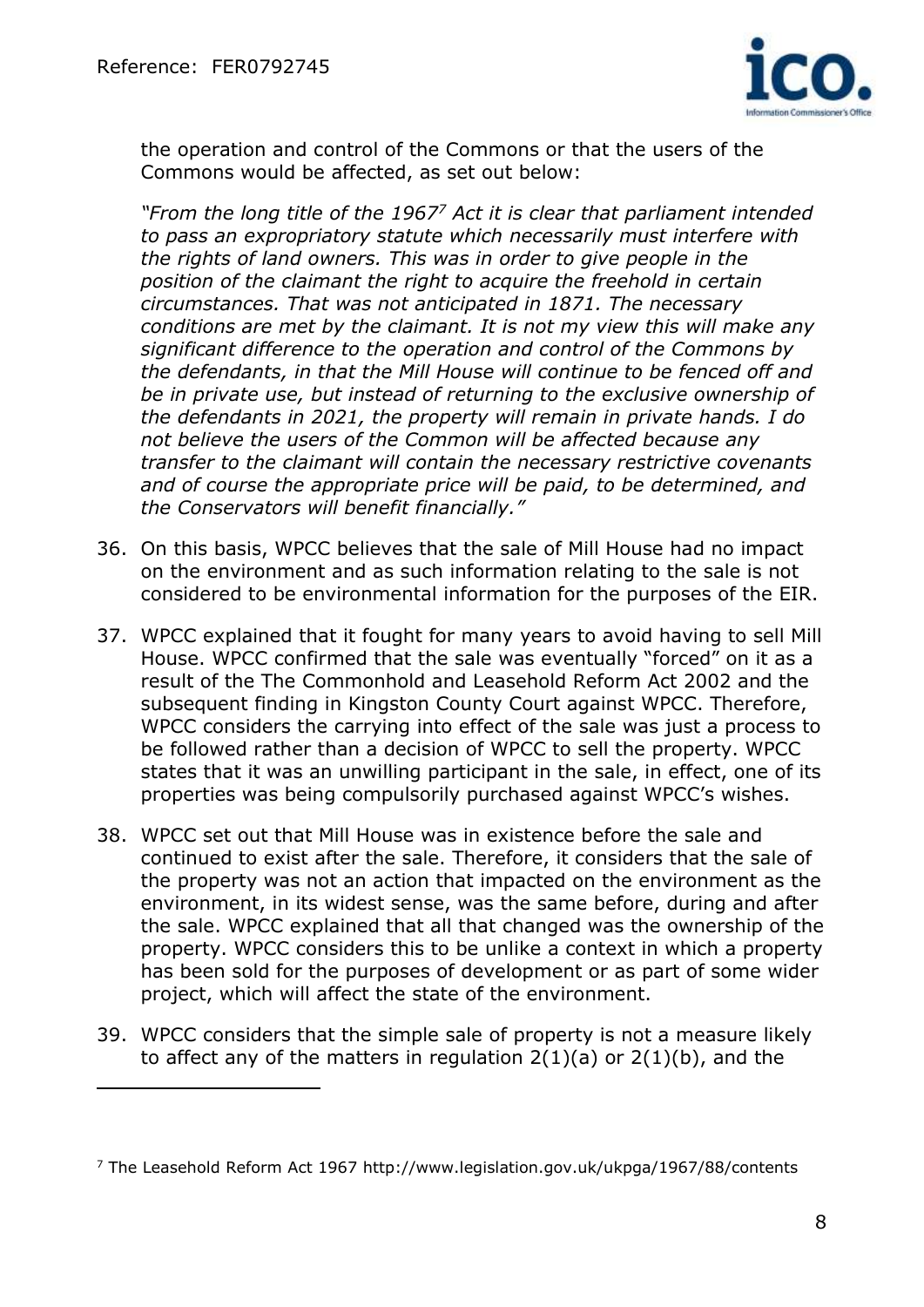

information is not therefore "on" such a measure or is an economic analysis used within such a measure.

- 40. WPCC stated that it is important that the application of the EIR does not slide into covering information which only has a minimal connection with any of the designated environmental factors in accordance with case *C-316/01 Glawischnig v Bundesminister für Sicherieit und Generationen (13 June 2003)<sup>8</sup> .*
- 41. WPCC considers that the "*mere (forced) sale of a residential property"*  has no, or only the most minimal, connection to any environmental factor. WPCC considers this case is analogous to *Department for Transport and Driver and Vehicles Standards Agency & Porsche Cars GB Ltd v Information Commissioner & Cieslik [2018] UKUT 127 (AAC) (Cieslik)* in which the Upper Tribunal emphasised the need to not apply the EIR in an inappropriately broad manner.
- 42. WPCC cited one of the principle objectives of the original environmental information initiative, as set out in the preamble to the Council of European Communities Directive of 7 June 1990 (90/313/EEC) was to improve environmental protection:

*"whereas access to information on the environment held by public authorities will improve environment protection."*

43. WPCC set out that this objective was further expanded in Directive 2003/4/EC of the European Parliament and of the Council of 28 January 2003 which replaced Council Directive 90/313/EEC:

*"Increased public access to environmental information and the dissemination of such information contribute to a greater awareness of environmental matters, a free exchange of views, more effective participation by the public in environmental decision-making and, eventually, to a better environment."*

44. WPCC set out that this objective captured the principle of improving environmental protection as agreed in the Aarhus Convention of 25 June 1998, which came into force on 30 October 2001:

<sup>8</sup> https://eur-lex.europa.eu/legalcontent/EN/TXT/?qid=1565276854086&uri=CELEX:62001CJ0316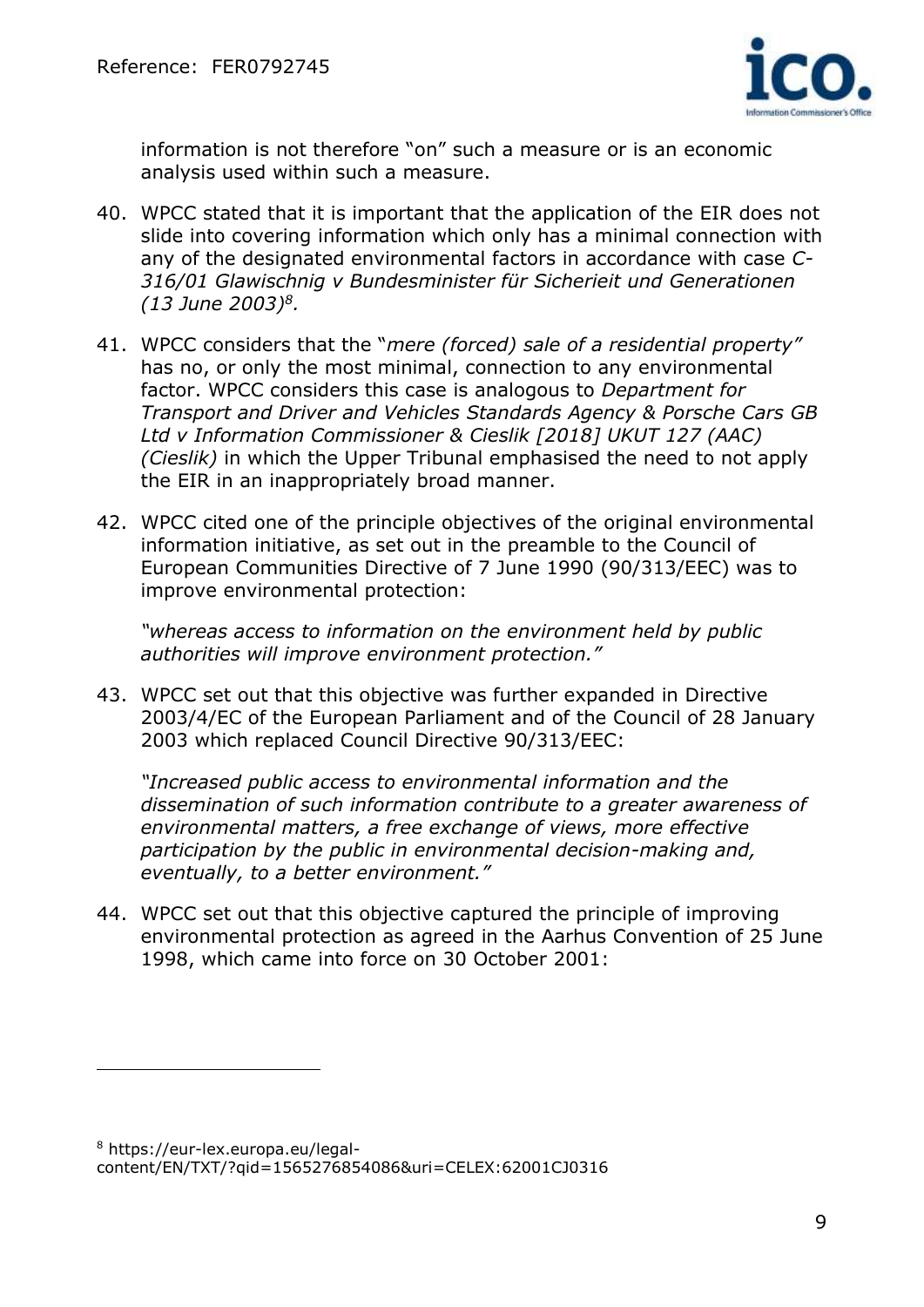

*"Affirming the need to protect, preserve and improve the state of the environment and to ensure sustainable and environmentally sound development."*

- 45. WPCC asserted that it is clear that the information relating to the sale of Mill House has no bearing on matters relating to the environment or environmental protection and, as such, the publication of such information cannot be justified on the basis of the more general objective. The general objective cannot be used to broaden the definitions or to circumvent the restrictions emphasised by binding case law. WPCC considers that the Cieslik case supports this view.
- 46. WPCC confirmed that it had carefully reviewed the Commissioner's guidance and the binding case law on the scope of environmental information. WPCC considers that the forced sale of Mill House did not affect the environment and disclosure of information relating to the sale would not inform the public of matters of environmental decisionmaking. Rather, the sale, which WPCC had no decision making control over, simply resulted in a change of ownership.

# **Complainant's position**

- 47. The complainant provided the Commissioner with background information regarding WPCC and the sale of Mill House.
- 48. The complainant explained that he considered disclosure of the requested information is in the public interest to inform the public of whether WPCC were correctly advised with regards to the sale value of the property.
- 49. The complainant considers that had WPCC been able to secure a higher selling price, this would have had a beneficial impact on the environment as WPCC would have greater funds to carry out its duties and improvements.

# **The Commissioner's position**

- 50. The Commissioner has considered WPCC's arguments and has had sight of the requested information. This consists of number documents spanning the process of enfranchising Mill House as set out in WPCC's published timeline.
- 51. The Commissioner considers that the majority of requested information is not environmental, however, a small amount of the information is environmental by virtue of regulation  $2(1)(a)$  and  $2(1)(c)$  of the EIR.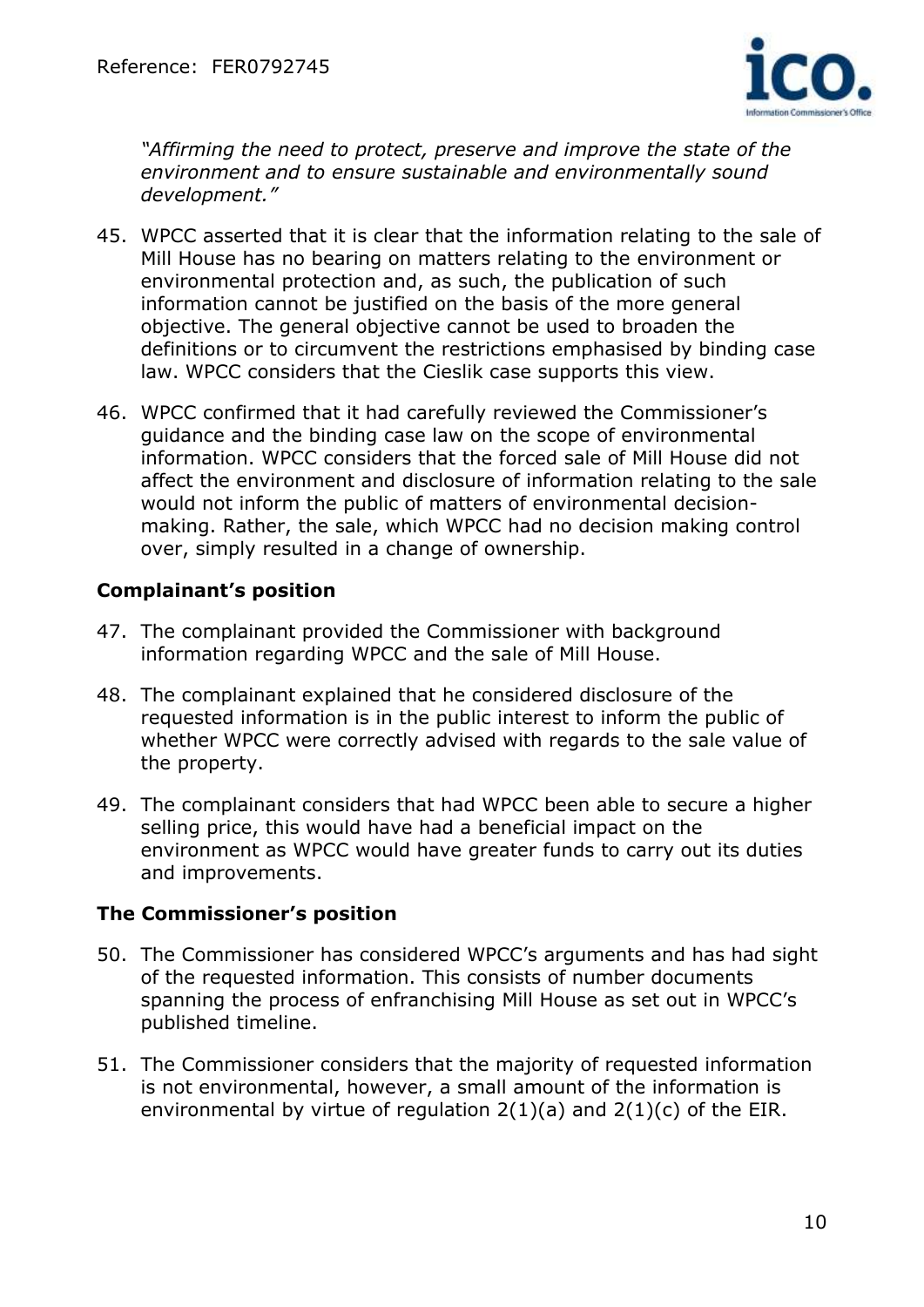

- 52. The Commissioner considers that the key issue in this case is identifying the "measure" which is likely to affect the environment in line with the Court of Appeal's reasoning set out at paragraph 29.
- 53. The vast majority of the requested information relates to the legal process of attempting to prevent and negotiating the sale of Mill House. Whilst the Commissioner acknowledges that this is, in essence, the sale of land and property, it is not apparent to her how this sale would affect the environment. As set out by WPCC, the sale was simply a transfer of ownership from WPCC as landlord to its tenant.
- 54. The complainant has made the Commissioner aware that Mill House was subsequently resold to a third party, however, the Commissioner does not consider that this means the original sale retrospectively had an impact on the environment, particularly as she has not been provided with evidence to suggest the subsequent sale itself affected the environment.
- 55. The Commissioner has, however, identified a section of the information which would comprise a measure for the purposes of the EIR.
- 56. The sale of Mill House included covenants to protect the Commons and the aims of the Conservators. The Commissioner considers that this information is clearly a measure likely to affect the environment as the purpose of the information is to protect, and prevent damage to, the environment.
- 57. WPCC set out that the covenants were in place as part of the tenancy and remain as part of the sale, therefore did not affect the environment as no change was implemented. The Commissioner does not accept that this means the environment has not been affected, the protection of the environment and prevention of change affects the environment substantially.
- 58. The requested information also included a "site plan" of the property within the paperwork for the transfer of ownership. The Commissioner considers that this is information on the state of the land and is therefore environmental information as set out on regulation 2(1)(a).
- 59. The Commissioner requires WPCC to provide a response under the EIR regarding the above covenants to the sale and the "site plan". This response should either make the information available or provide a valid refusal notice setting out which exception WPCC is relying on to refuse to provide this information and its consideration of the public interest test.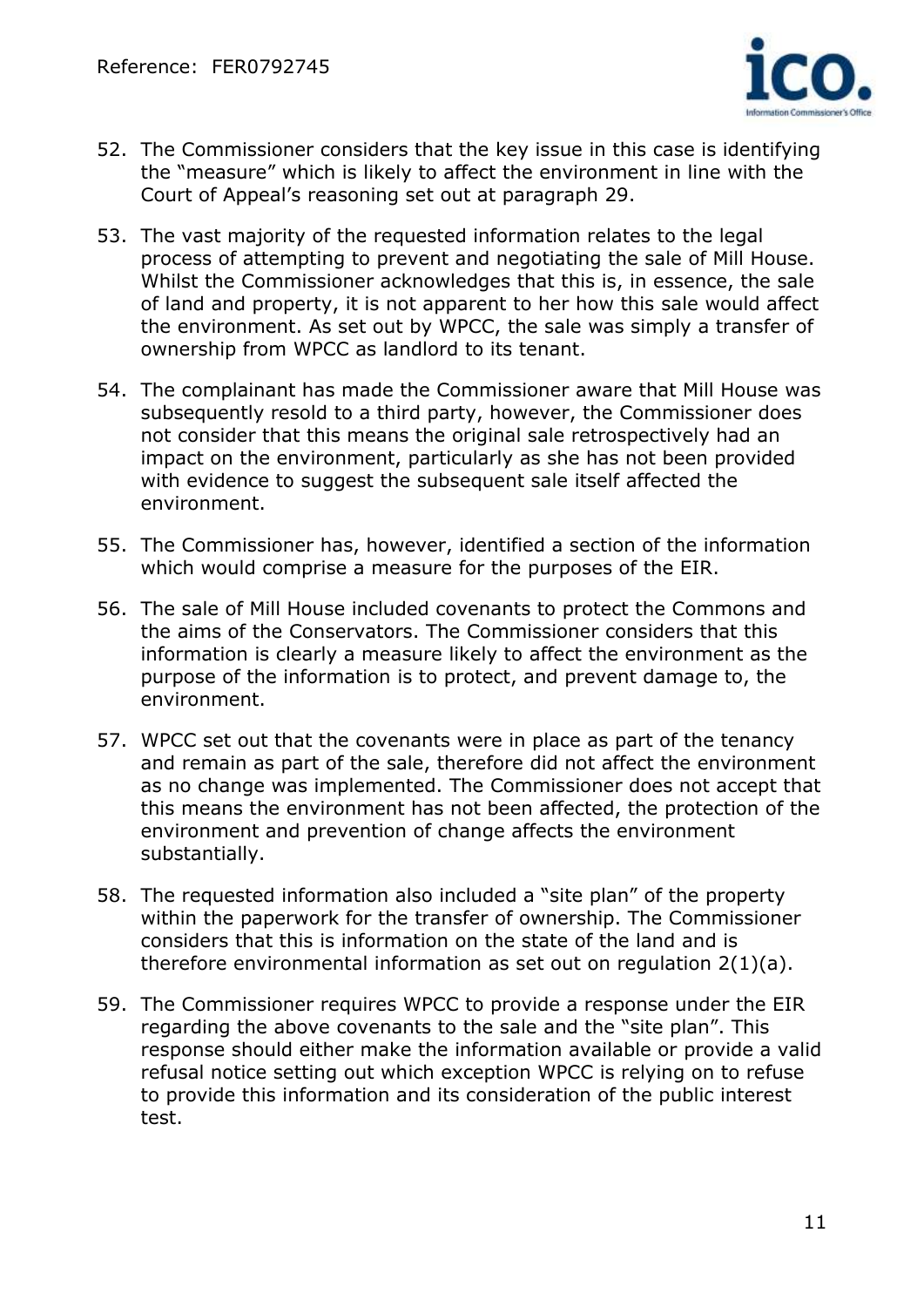

# **Other matters**

60. The complainant has raised concerns that WPCC are refusing to provide the information in order to prevent disclosure of information that would reveal potential maladministration. The Commissioner cannot comment why a public authority may not wish to disclose information outside of the EIR, however, it may be helpful to note at this point that she has seen no evidence during the course of the investigation that the chronology published online is not an accurate representation of the sale of Mill House.